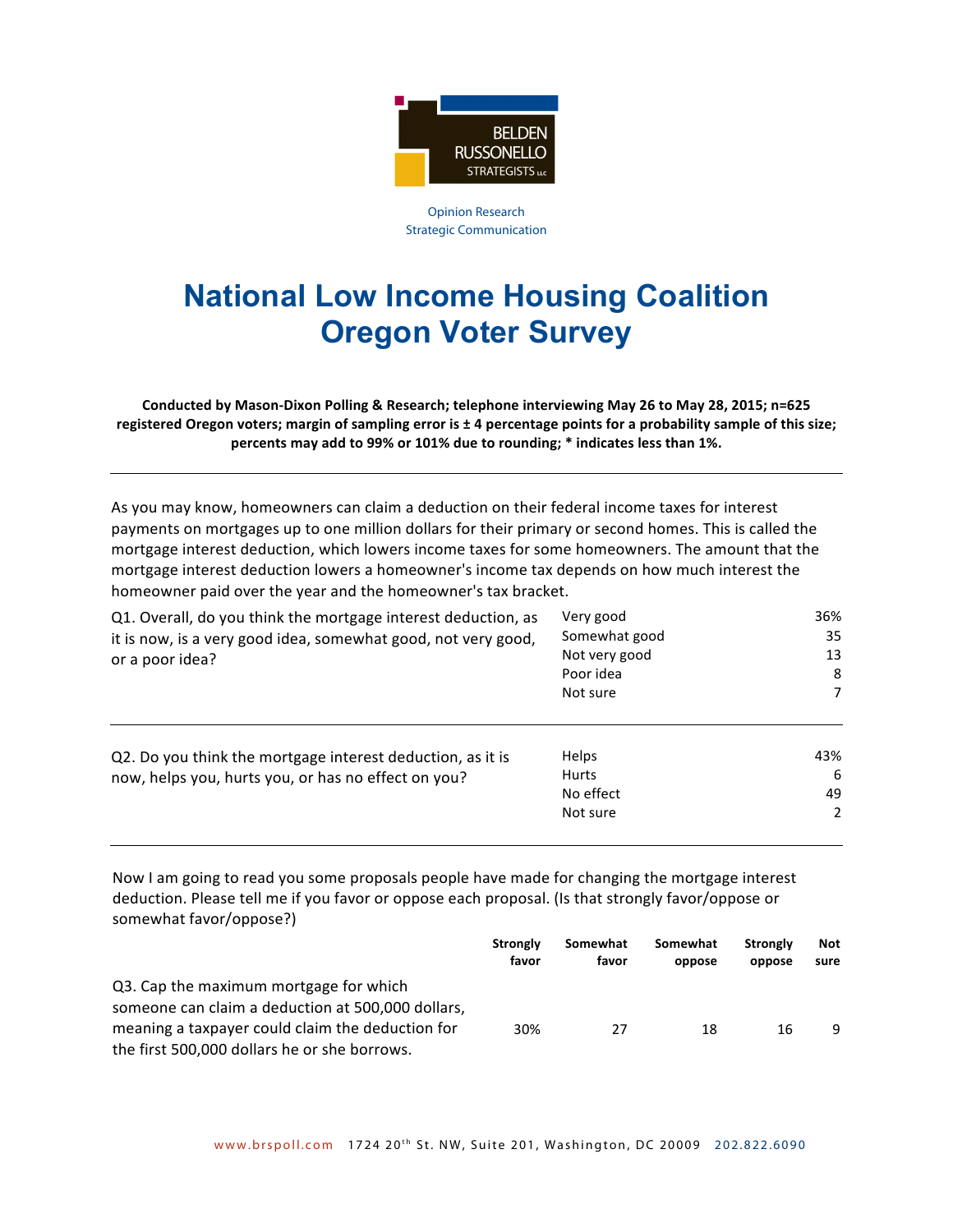| (continued)                                                                                                                                                          | <b>Strongly</b> | Somewhat | Somewhat | Strongly | <b>Not</b> |
|----------------------------------------------------------------------------------------------------------------------------------------------------------------------|-----------------|----------|----------|----------|------------|
|                                                                                                                                                                      | favor           | favor    | oppose   | oppose   | sure       |
| Q4. Replace the deduction that now depends on a<br>person's tax bracket with a flat 15 percent tax<br>credit that is the same for all homeowners with a<br>mortgage. | 21%             | 24       | 22       | 21       | 12         |

Making these two changes to the mortgage interest deduction would save the federal government an average of 30 billion dollars a year over ten years. There are a number of things the government could do with this money. Please tell me how high a priority each of the following would be for you personally as a way to use the money saved: top priority, high priority, middle priority, low priority, or not a priority at all.

|                                                                       | Top<br>priority | High<br>priority | Middle<br>priority | Low<br>priority | Not a<br>priority | <b>Not</b><br>sure |
|-----------------------------------------------------------------------|-----------------|------------------|--------------------|-----------------|-------------------|--------------------|
| Q5. Reduce the federal deficit.                                       | 13%             | 36               | 30                 | 8               | 11                |                    |
| Q6. End homelessness in Oregon and the United<br>States.              | 16%             | 24               | 29                 | 22              | 8                 | $\mathbf{1}$       |
| Q7. Lower federal income tax rates.                                   | 10%             | 25               | 27                 | 16              | 19                | 3                  |
| Q8. Build more affordable housing for low income<br>people in Oregon. | 12%             | 30               | 34                 | 15              | 9                 | $\ast$             |

Q9. Would you favor or oppose increasing federal funding for affordable housing to help end homelessness in Oregon and the United States? (Is that strongly favor/oppose or somewhat favor/oppose?)

| Strongly favor  | 27% |
|-----------------|-----|
| Somewhat favor  | 32  |
| Somewhat oppose | 22  |
| Strongly oppose | 17  |
| Not sure        |     |
|                 |     |

Q10. In response to the shortage of housing and increasing homelessness among children in Oregon, Governor Kate Brown has proposed a \$100 million state bond issue that would be used to build homes for homeless and low-income families. Would you be inclined to support or oppose this bond issue? (Is that strongly support/oppose or somewhat support/oppose?)

| Strongly support | 25% |
|------------------|-----|
| Somewhat support | 32  |
| Somewhat oppose  | 19  |
| Strongly oppose  | 20  |
| Not sure         |     |
|                  |     |